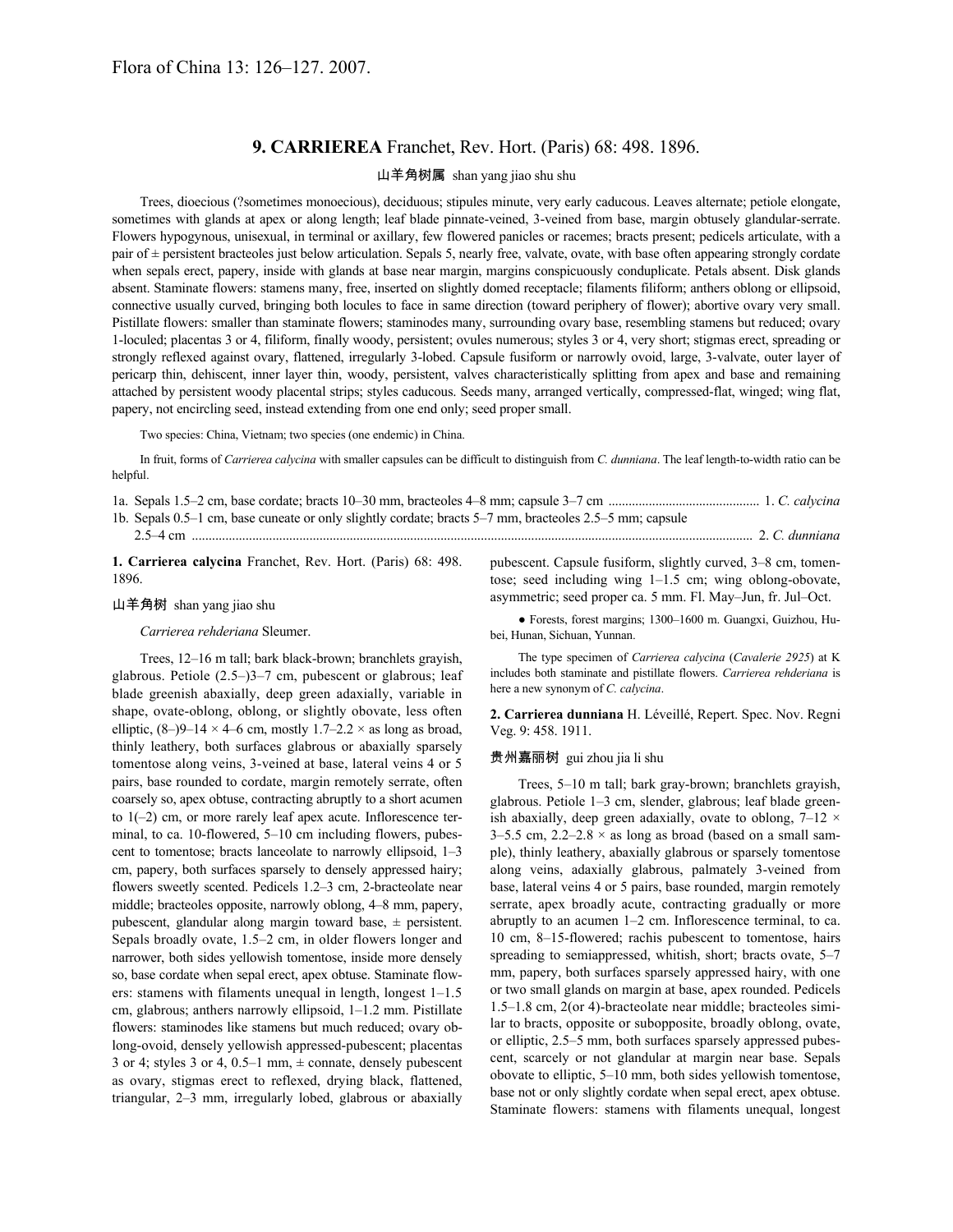# Flora of China 13: 126–127. 2007.

3–5 mm, glabrous; anthers ca. 0.5 mm; pistillode very small. Pistillate flowers: staminodes like stamens but much reduced; ovary ovoid, ca. 4 mm, very densely yellowish pubescent, placentas 3; styles 3, very short (0.5–1 mm), connate at least at base to form a thick column, densely pubescent as ovary; stigmas strongly reflexed, drying black, 2–3 mm, flattened, narrowly triangular, bifurcate in distal half with branches irregularly lobed at apex, abaxially sparsely hairy, adaxially glabrous. Capsule fusiform, 2.5–4 cm. Fl. May–Jun, fr. Aug– Oct.

Broad-leaved forests, forest margins on mountain slopes; 1500– 1700 m. Guangdong, Guangxi, Guizhou, Yunnan [N Vietnam].

The type specimen of *Carrierea dunniana* (*Cavalerie 3001*, Guizhou) at K includes both pistillate and staminate flowers.